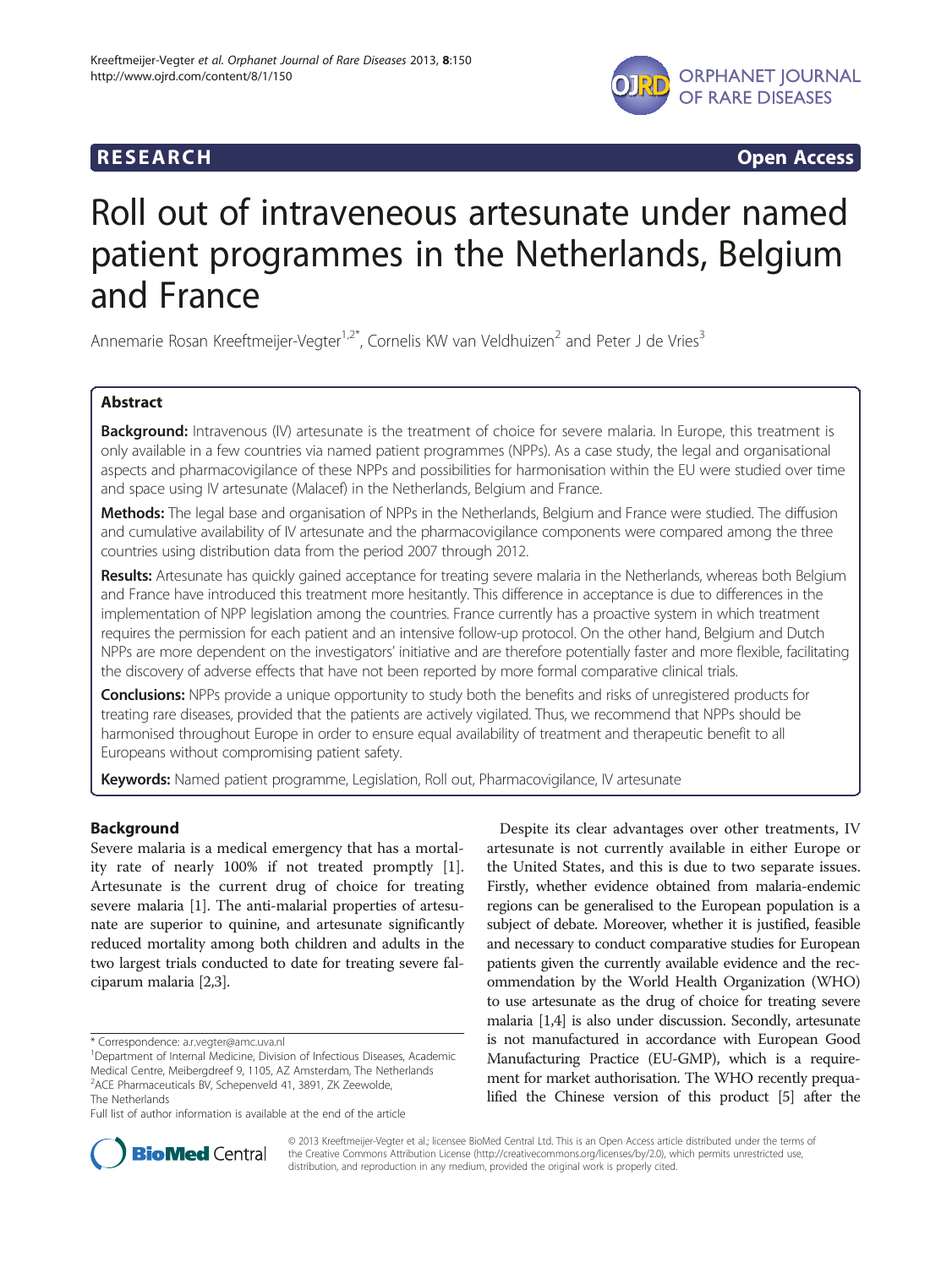manufacturer (Guilin Pharmaceuticals Company, Shanghai, China) improved their production process, thus ensuring that the drug is manufactured in compliance with WHO-GMP requirements. Nevertheless, this standard is not considered to reach the same GMP level as the EU-GMP. In both the EU and the United States, IV artesunate does not have market authorisation yet.

Although marketing and supplying unauthorised pharmaceutical products are prohibited in the EU, access to drugs prior to their formal approval may be granted for individual patient care, provided no currently registered alternative is available within the EU. The European legal framework provides two situations in which non-licenced medical products can be given to patients; these situations are compassionate-use programmes (CUPs) and named patient programmes (NPPs) [[6\]](#page-8-0).

CUPs apply to a group of patients with a medical condition for which a drug therapy is being studied and who do not (or no longer) participate in the study and who wish to be treated with the investigational drug. NPPs, as the name suggests, refer to the use of a drug in an individual patient and are the responsibility of the prescribing physician. Although a regulatory framework exists for access to unauthorised medicinal products at the European level, the approval, implementation and oversight of such programmes remain the responsibility of the individual country.

Prior to 2007, IV artesunate was not available in Europe, despite an increasing demand from physicians who were treating malaria. In response to this demand, clinicians at the Academic Medical Centre, Amsterdam, the Netherlands (including Dr. P.J. de Vries) initiated an NPP in collaboration with ACE Pharmaceuticals BV (in Zeewolde, the Netherlands), a company that specialises in orphan drugs and medical-need products, after permission was granted by the Dutch Health Care Inspectorate. IV artesunate is imported from Guilin (Shanghai, China) by ACE Pharmaceuticals; following an extensive series of quality and sterility controls, the drug is then released for distribution under the trade name Malacef® 60. The product is kept as an emergency stock in the hospital pharmacies and is prescribed for individual patients and accompanied by a medical statement from the prescribing physician. In parallel with this NPP, in February 2007 an orphan designation (EU/3/07/430) was granted by the European Commission to ACE Pharmaceuticals for using IV artesunate to treat malaria.

The objective of this study was to describe and compare the availability of IV artesunate over time and space under named patient programmes in the Netherlands and two additional European countries (Belgium and France) from 2007 through 2012, with the overall aim of identifying patterns that will be useful for harmonising NPPs throughout the EU.

# **Methods**

# Legal basis and description of implementation of NPPs in the Netherlands, Belgium and France

In Europe, the legal framework for NPPs i.e. the supply of unlicensed medicines for use by individual patients is governed by EU member countries as described in Article 5 of Directive 2001/83/EC. The implementation and regulatory requirements of such programmes vary widely among EU countries. The national legislation that governs NPPs and their implementation in the Netherlands, Belgium and France, the three countries in which Malacef is available through an NPP, was studied by searching for Internet-based documents on national government websites and websites of national authorities or the agencies responsible for decision-making with respect to medicines and healthcare products. The search was performed in January 2013.

# Availability of Malacef in the Netherlands, Belgium and France

The process of making Malacef available to prescribers and the pharmacovigilance of Malacef were studied by requesting data from the supplier and from pharmaceutical and medical professionals. ACE Pharmaceuticals provided pharmaceutical distribution data regarding Malacef in the Netherlands, Belgium and France. The presence of artesunate treatment for at least one adult patient with severe malaria was used as a measure of availability. Cumulative availability was calculated using distribution data and was grouped according to the following three hospital types: university medical centres (UMCs), teaching hospitals (i.e. general hospitals affiliated with a university medical centre) and general hospitals. In France, because no distinction exists between the first two hospital types, French UMCs and teaching hospitals were grouped under the heading Centre Hospitalier Universitaire (CHU). To allow a direct comparison between countries, the availability of Malacef in the Netherlands, Belgium and France was expressed per population capita by dividing the number of Malacef vials ordered by each country by that country's total population; for plotting the data, the resulting value was then multiplied by 1000.

## Pharmacovigilance

Pharmacovigilance data were proactively collected as previously described [[7\]](#page-8-0) for all Dutch patients who were treated with IV artesunate in the period from November 2007 through December 2010 and for all Belgian patients who were treated in the period from January 2009 through December 2010. For French patients, safety data were received from the Agence National de Securité du Medicament et des Produits de Santé (ANSM), the national French authority in charge of, among others, pharmacovigilance.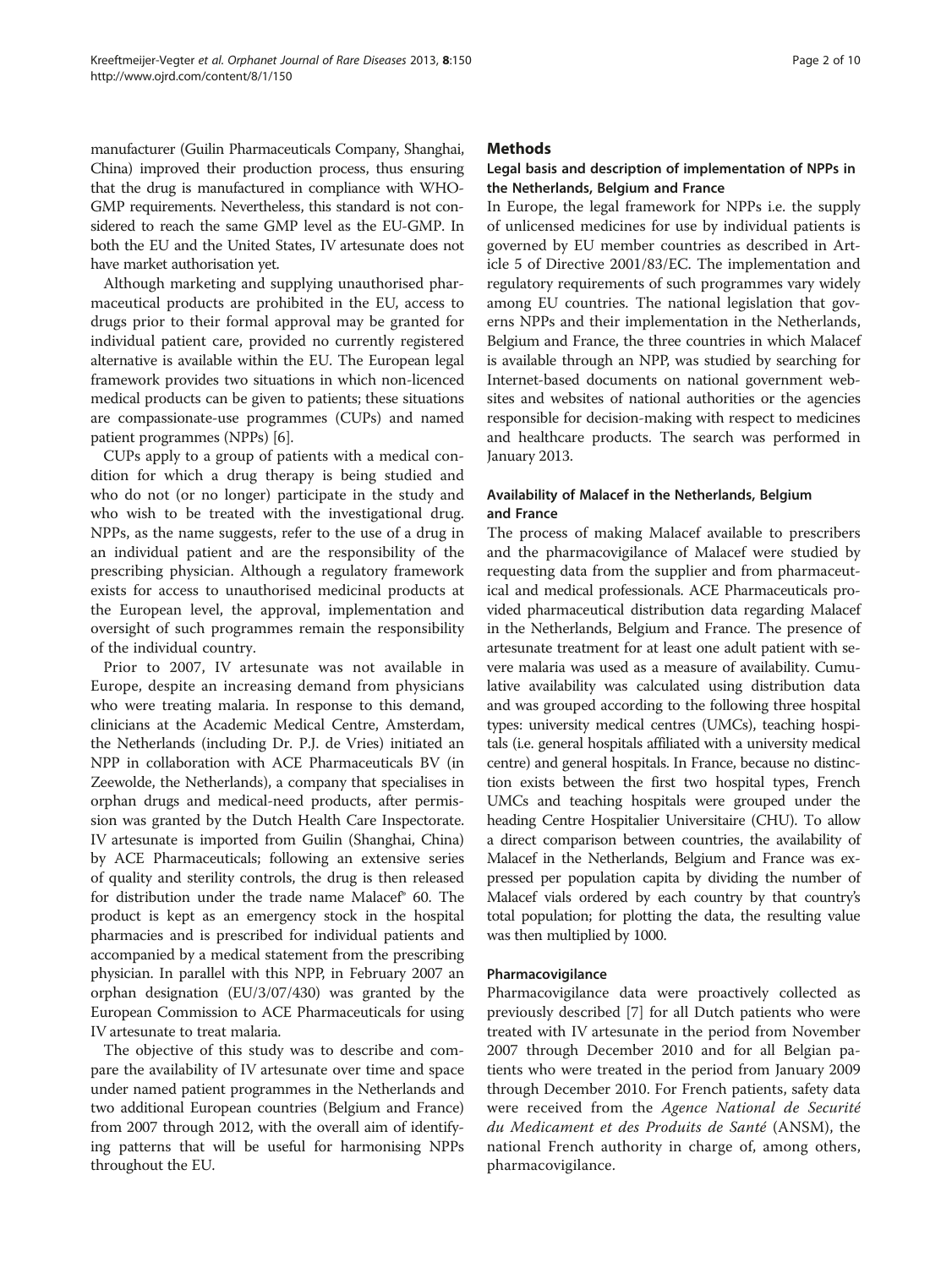#### Results

# Legal basis and implementation of NPPs in the Netherlands, Belgium and France

For the Netherlands, the legal basis of NPPs is laid down in Article 3.17 of the Regulation of the Dutch Medicines Act [\[8\]](#page-8-0). The competent Dutch authority that is responsible for decision-making regarding medicines and healthcare products is the CBG-MEB (Medicines Evaluation Board) [[9\]](#page-8-0). Because dispensing a medicinal product on the basis of a physician's statement (stating a named patient, the indication and the product name) falls under the jurisdiction of the Health Care Inspectorate, we also accessed their website [[10\]](#page-8-0).

In Belgium, an NPP can be implemented in accordance with the law regarding medicinal products of 25/03/1964 [\[11\]](#page-8-0), revised on 1 May, 2006 (art.6 quarter §1, 1°), and its Royal Decree dated 14/12/2006 (art. 102 and 105). The Federal Agency for Medicines and Health Products (FAMHP) [\[12](#page-8-0)] is the competent Belgian authority responsible for the quality, safety and efficacy of medicines and healthcare products.

In France, using medicinal products that lack marketing authorisation is conditioned upon first obtaining a Temporary Authorisation for Use (ATU) from the ANSM, formerly known as AFSSAPS [[13](#page-8-0)]. The general principles guiding the ATU and its legal provision were already laid down in 1994.

The additional requirements for the implementation and pharmacovigilance of an NPP in all three countries are summarised in Table [1](#page-3-0).

# Implementation of IV artesunate NPP in the Netherlands, Belgium and France

IV artesunate in the Netherlands has been introduced by a letter written by a healthcare professional internal medicines (P.J. de Vries, AMC) and an industrial pharmacist (C.K.W van Veldhuizen, ACE Pharmaceuticals) to medical professionals in the field of tropical medicines. The letter explained the status of the product and the procedures regarding how to order the product. In addition, the letter recommended that each hospital maintain an emergency stock of IV artesunate that is sufficient to treat at least one patient. In Belgium, prescribers at the Institute of Tropical Medicine in Antwerp initiated an NPP to gain access to Malacef by approaching ACE Pharmaceuticals, who in turn consulted the Federal Agency for Medicines and Health Products (FAMHP) for instalment of the programme in Belgium.

In France, temporary authorisation was initiated by ACE Pharmaceuticals in collaboration with the National Reference Centre for Malaria (CNR Paludisme). Authorisation was granted by ANSM after artesunate attained prequalification status from the WHO. Furthermore, a protocol for therapeutic use and data collection (PTU) was set up for IV artesunate by ANSM in collaboration with the distributor. This PTU serves three purposes:  $i$ ) to provide physicians and pharmacists with information regarding the product and the conditions for its use, ii) to describe and organise pharmacovigilance, and *iii*) to organise patient follow-up and data collection and analysis.

## Availability of Malacef in the Netherlands, Belgium and France

The availability of IV artesunate (Malacef) by country is shown in Figure [1.](#page-5-0) In the Netherlands, IV artesunate was initially almost exclusively stocked in UMCs, and this was quickly followed by teaching hospitals and general hospitals, covering a large area of the Netherlands. In Belgium, treatment using IV artesunate has been largely limited to specialised centres (42% UMCs, 33% teaching hospitals), whereas in France, 60% of the hospitals ordering IV artesunate were CHUs (17 out of 32 CHU in France).

The cumulative availability of IV artesunate vials for each country is plotted in Figure [2](#page-6-0), and the availability per capita is plotted in Figure [3](#page-7-0). In the Netherlands, the hospital stocks of IV artesunate per capita increased at a faster rate than in Belgium and France (Figure [3\)](#page-7-0). At the end of 2012, availability per capita was 0.25 vials in the Netherlands, 0.1 vials in Belgium and 0.06 vials in France.

#### Pharmacovigilance

In both Belgium and the Netherlands, pharmacovigilance in NPPs relies on the obligatory reporting of passively detected adverse events by individual physicians. Each prescription of a non-registered medicinal product must be accompanied by a statement from the physician who accepts responsibility for monitoring and reporting the drug's efficacy and adverse events (if any occur). This passive notification system is quite different from the pro-active system in France, in which each newly treated patient must be authorised and must be actively followed with respect to pharmacovigilance.

Although this was not required, patients who were treated with IV artesunate in the Netherlands and Belgium from November 2007 through December 2010 were proactively traced in order to assess outcome [[7](#page-8-0)]. Of the 68 patients who were treated (including 55 patients with severe malaria), two patients died  $(2/55 = 3.6\%)$ . The treatment was generally well-tolerated, and most of the recorded complications were compatible with the clinical findings associated with severe malaria and were present before IV artesunate treatment had started; therefore, these complications were not recorded as being related to the use of IV artesunate. It is noteworthy that seven patients developed an atypical form of haemolytic anaemia [[7\]](#page-8-0). In the period of 2010 through 2012, only passive surveillance (i.e. spontaneous reporting) was performed, and no adverse events were reported. The haemolytic anaemia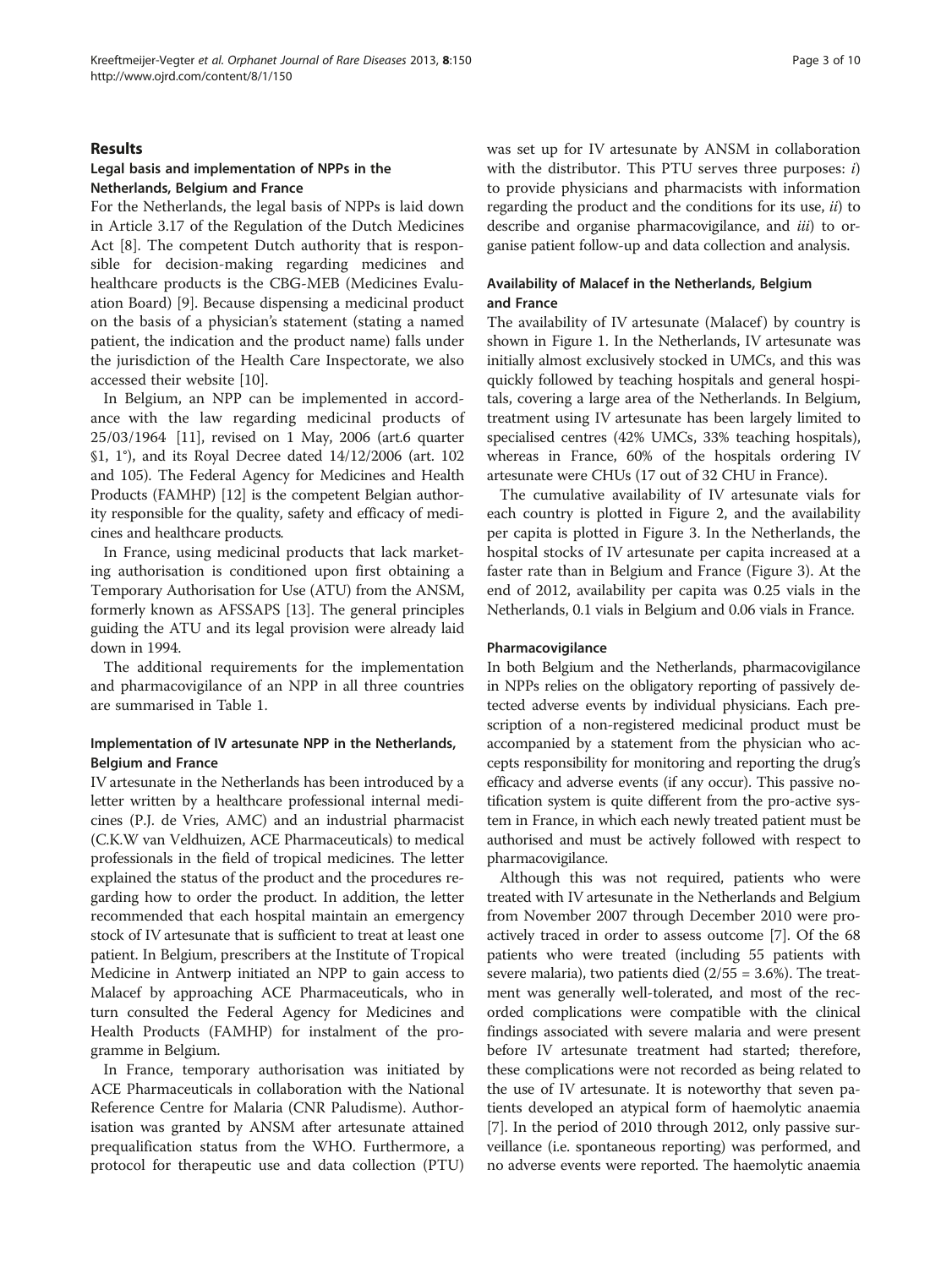| Category          | <b>Determinants</b>                         | <b>The Netherlands</b>                                                                                                                                                                                                                                                                                                                                                                                         | Belgium                                                                                                                                                                                                                                                                                                                                                          | France                                                                                                                                                                                                                                                                                                                                                                                                                                            |
|-------------------|---------------------------------------------|----------------------------------------------------------------------------------------------------------------------------------------------------------------------------------------------------------------------------------------------------------------------------------------------------------------------------------------------------------------------------------------------------------------|------------------------------------------------------------------------------------------------------------------------------------------------------------------------------------------------------------------------------------------------------------------------------------------------------------------------------------------------------------------|---------------------------------------------------------------------------------------------------------------------------------------------------------------------------------------------------------------------------------------------------------------------------------------------------------------------------------------------------------------------------------------------------------------------------------------------------|
| Roll out          | National legislation                        | Article 3.17 of the Dutch<br>Regulation concerning Medicines<br>Act (Regeling<br>Geneesmiddelenwet)                                                                                                                                                                                                                                                                                                            | Article 6 quarter §1, 1° of the law<br>on medicinal products of 25/03/<br>1964, revised on 01.05.2006 and<br>its Royal Decree dated 14/12/2006<br>(Art. 102 and 105).                                                                                                                                                                                            | Article L.5121-12 a of the French<br>Public Health Code                                                                                                                                                                                                                                                                                                                                                                                           |
|                   | Jurisdiction                                | Health Care Inspectorate (IGZ)                                                                                                                                                                                                                                                                                                                                                                                 | FAMHP (Federal Agency for<br>Medicines and Health Products)                                                                                                                                                                                                                                                                                                      | ANSM (French National Agency<br>for Medicines and Health Products<br>Safety; under the supervision of<br>the Ministry of Health).                                                                                                                                                                                                                                                                                                                 |
|                   | Legal entities that can<br>apply for an NPP | -Manufacturers                                                                                                                                                                                                                                                                                                                                                                                                 | The licence-holder as defined in<br>Art 74 of the Royal Decree dated<br>14/12/2006.                                                                                                                                                                                                                                                                              | Request of the prescribing<br>physician submitted to ANSM by a<br>pharmacist at the healthcare institution.                                                                                                                                                                                                                                                                                                                                       |
|                   |                                             | -Wholesalers                                                                                                                                                                                                                                                                                                                                                                                                   |                                                                                                                                                                                                                                                                                                                                                                  |                                                                                                                                                                                                                                                                                                                                                                                                                                                   |
|                   |                                             | -Pharmacists                                                                                                                                                                                                                                                                                                                                                                                                   |                                                                                                                                                                                                                                                                                                                                                                  |                                                                                                                                                                                                                                                                                                                                                                                                                                                   |
|                   |                                             | -Dispensing general practitioners                                                                                                                                                                                                                                                                                                                                                                              |                                                                                                                                                                                                                                                                                                                                                                  |                                                                                                                                                                                                                                                                                                                                                                                                                                                   |
|                   |                                             | The applicant must be domiciled<br>or have a registered office in the<br>Netherlands.                                                                                                                                                                                                                                                                                                                          |                                                                                                                                                                                                                                                                                                                                                                  |                                                                                                                                                                                                                                                                                                                                                                                                                                                   |
|                   | Application                                 | Application must be accompanied<br>by documents to enable<br>assessment of safety, therapeutic<br>rationale and (non-) substitutability<br>of the product. The first<br>application must be accompanied<br>by a declaration signed by the<br>prescribing medical doctor in<br>which the doctor agrees to be<br>fully responsible and to accept the<br>risks of prescribing an unlicensed<br>medicinal product. | Authorisation for importation,<br>distribution and delivery of<br>unauthorised medicinal products<br>is obtained through an unsolicited<br>request (medical statement) from<br>a healthcare professional for use<br>in a particular patient. The<br>initiation and conduct of the<br>treatment falls under the full<br>responsibility of the treating physician. | A 'nominative' ATU is issued for a<br>named patient, and upon the<br>request and responsibility of the<br>prescribing physician. The request<br>form is accompanied by a<br>prescription, the patient's clinical<br>history and a justification for using<br>the drug, and is submitted by the<br>hospital pharmacist. ANSM must<br>authorise the ATU for each patient<br>and reserves the right to modify<br>or discontinue the ATU at any time. |
|                   | Entity that can<br>supply the drug          | Manufacturers, wholesalers,<br>pharmacists, dispensing general<br>practitioners                                                                                                                                                                                                                                                                                                                                | The licence-holder as defined in<br>Art 74 of the Royal Decree dated<br>14/12/2006 at the request of a<br>pharmacist based on a prescription<br>for a properly defined patient.                                                                                                                                                                                  | Only hospital pharmacists may<br>supply the medicinal product<br>subject to an ATU.                                                                                                                                                                                                                                                                                                                                                               |
| Pharmacovigilance | Entity demanding<br>pharmacovigilance       | The Inspectorate                                                                                                                                                                                                                                                                                                                                                                                               | The Belgian Centre for<br>Pharmacovigilance for medicines<br>for Human use (BCPH), which is<br>part of the FAMHP.                                                                                                                                                                                                                                                | ANSM                                                                                                                                                                                                                                                                                                                                                                                                                                              |
|                   | Patient follow-up and data<br>collection    | The Inspectorate asks suppliers to<br>report annually the number of<br>patients treated with the specified<br>unregistered product                                                                                                                                                                                                                                                                             | Unspecified                                                                                                                                                                                                                                                                                                                                                      | ANSM requires a medicinal<br>product dossier beforehand from<br>the pharmaceutical company in<br>order to establish a predefined<br>protocol for therapeutic use (PTU),                                                                                                                                                                                                                                                                           |

# <span id="page-3-0"></span>Table 1 Implementation of NPPs in the Netherlands, Belgium and France

Page 4 of 10

specifying the conditions for use, patient follow-up and the collection of efficacy and safety data.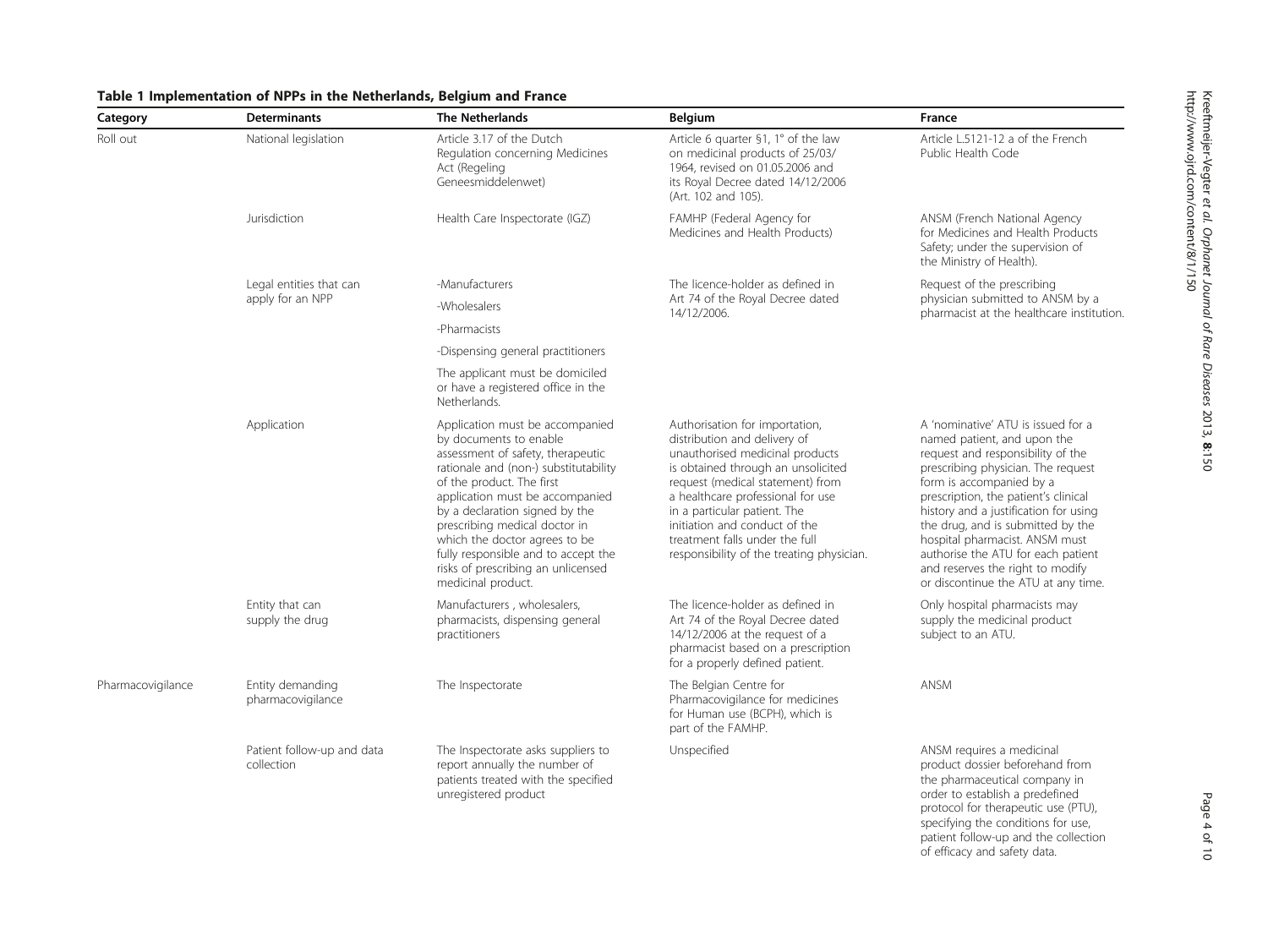# Table 1 Implementation of NPPs in the Netherlands, Belgium and France (Continued)

| Reporting adverse events              | Adverse reactions suspected to be<br>related to the medicinal product<br>must be reported to the<br>Inspectorate by the treating<br>physician (specified in the doctor's<br>declaration)                                              | Adverse reactions suspected to be<br>related to the medicinal product<br>must be reported to BCPH by the<br>treating physician (specified in the<br>doctor's declaration).                                                            | Any physician, pharmacist, dentist or<br>midwife observing a serious or<br>unexpected adverse reaction that<br>could be due to the medicinal product<br>with an ATU should notify the regional<br>pharmacovigilance centre (CRPV) to<br>which the reporter is geographically<br>linked with or the addressee indicated<br>in the PTU, which in turn conveys the<br>information to ANSM. |
|---------------------------------------|---------------------------------------------------------------------------------------------------------------------------------------------------------------------------------------------------------------------------------------|---------------------------------------------------------------------------------------------------------------------------------------------------------------------------------------------------------------------------------------|-----------------------------------------------------------------------------------------------------------------------------------------------------------------------------------------------------------------------------------------------------------------------------------------------------------------------------------------------------------------------------------------|
| Who gathers<br>pharmacovigilance data | A manufacturer, wholesaler or<br>pharmacist who has been granted<br>permission to supply an<br>unregistered product is required<br>to record all reported side effects<br>(Art 3.17), which should be<br>reported to the Inspectorate | The Belgian Centre for<br>Pharmacovigilance for medicines for<br>Human use (BCPH) is responsible for<br>the coordination of various tasks<br>related to pharmacovigilance. No<br>further details (website page under<br>construction) | As defined in the PTU, although mostly<br>Regional Pharmacovigilance Centres<br>(CRPV) collect and assess the<br>information and transmit it to ANSM.<br>The ATU may be suspended or<br>withdrawn by the Director General of<br>ANSM for public health reasons.                                                                                                                         |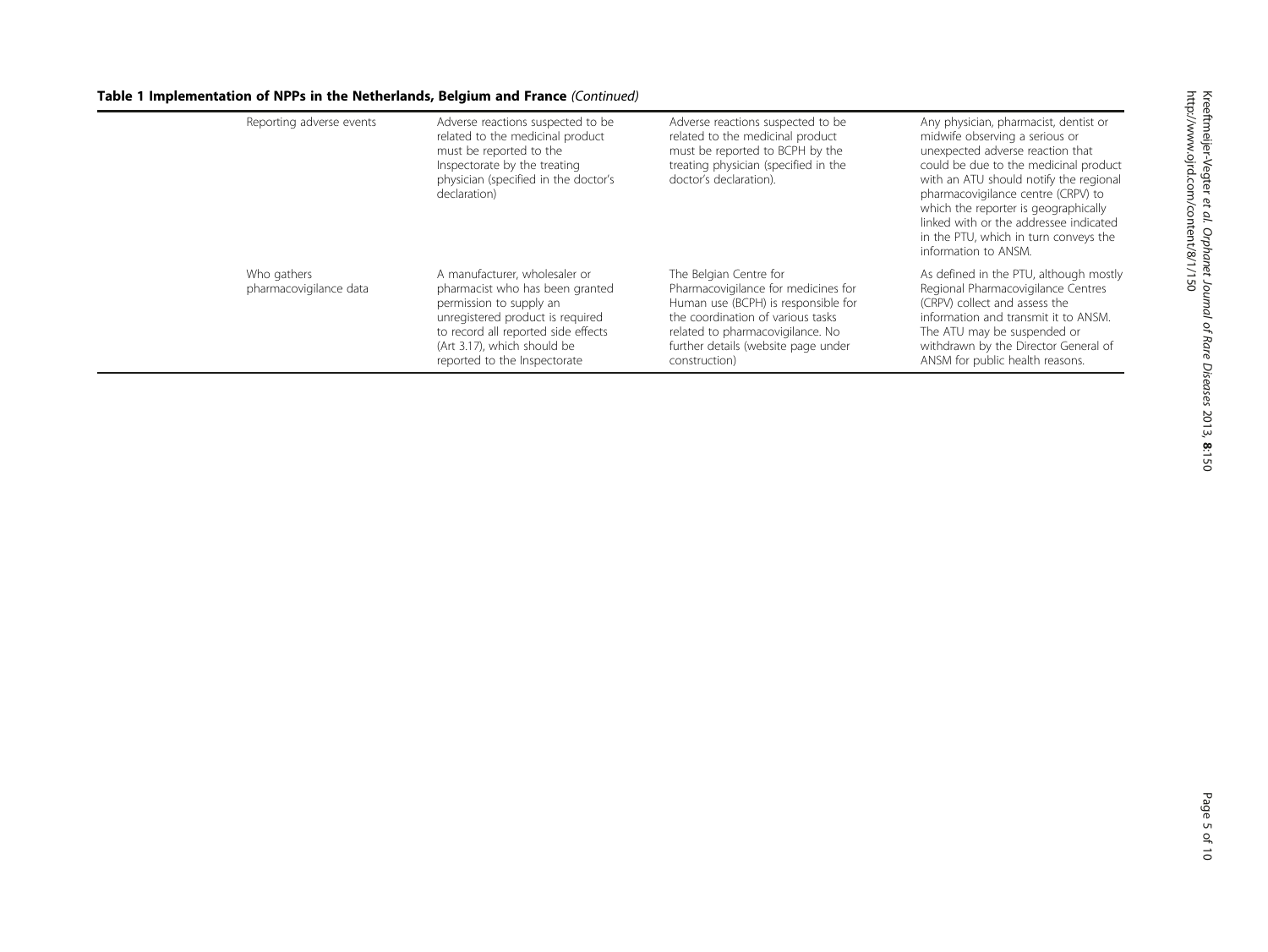<span id="page-5-0"></span>

was initially detected by alert clinicians who were familiar with malaria and its treatment; the data collection was not designed specifically to capture this effect.

In France, the use of IV artesunate is subject to a protocol describing its therapeutic use, and pharmacovigilance is coordinated by the CNR Paludisme, Paris [[14](#page-8-0)]. A total of 113 patients were treated for severe malaria with IV artesunate in the period from May 2011 through November 2012 [\[15](#page-8-0)]. The clinical course of the disease was favourable in 107 patients. The other six patients died in a very late stage of the disease while receiving IV artesunate therapy; two of these six patients were initially treated with IV quinine.

Twenty-seven patients experienced an episode of anaemia, including 15 cases of delayed and/or persistent haemolytic anaemia. One patient suffered from severe disseminated intravascular coagulation (DIC) with necrosis and amputation of fingers and legs in combination with a minimally conscious state. Furthermore, cytolytic hepatitis (three patients), cardiac involvement (transient bradycardia and QTc prolongation), rash (one patient), vision impairment (one patient), transient hyperkalaemia (one patient) and cerebellar ataxia (one patient) were also reported.

#### **Discussion**

This article describes the roll out of Malacef (IV artesunate) under named patient programmes in three EU member countries. France has a system that uses proactive authorisation and surveillance, whereas Belgium and the Netherlands depend on the passive detection of adverse events. Most patients are treated at academic medical centres, but more specialised general hospitals also have IV artesunate in stock. The geographical distribution of Malacef throughout the Netherlands was relatively rapid, which is not surprising for a small country in which the

professional groups are highly organised. In Belgium and France, the geographical distribution of Malacef proceeded more slowly. In Belgium, this is due to the fact that the use of Malacef is restricted to select specialised centres; in France, the slow distribution was likely due to a centralised procedure that is tightly controlled by the French government and requires strict and therefore lengthy application procedures.

The major limitations of NPPs include their noncentralised design and uncontrolled setting, particularly in the Netherlands and Belgium. However, our study shows that the investigator-initiated pharmacovigilance studies that were added to the NPPs in the Netherlands and Belgium [\[7\]](#page-8-0) as well as in Germany [\[16](#page-9-0)] combined clinical expertise with a certain degree of serendipity sensitive enough to detect a new adverse event. Haemolysis is not uncommon in the reconvalescent phase of malaria [[17](#page-9-0)]. Because the treating physicians see only individual cases, this form of haemolysis became apparent only after data pooling and trend analysis. In this particular case, the routine individual adverse event reporting in the Dutch and Belgian NPP legislations would have been too passive to identify this unusual adverse event.

On the other hand, formatted data collection studies such as clinical trials may only detect what they are designed to detect [\[18\]](#page-9-0). It is noteworthy that this adverse event was not described in the two largest trials that were conducted regarding both adults and children with severe malaria in endemic regions [[2,3\]](#page-8-0), although these trials were not designed to detect this late-onset event. It should be emphasised that the present study only reflects the situation in three EU member countries and that a named patient programme is not necessarily a suitable substitute for prospective clinical trials.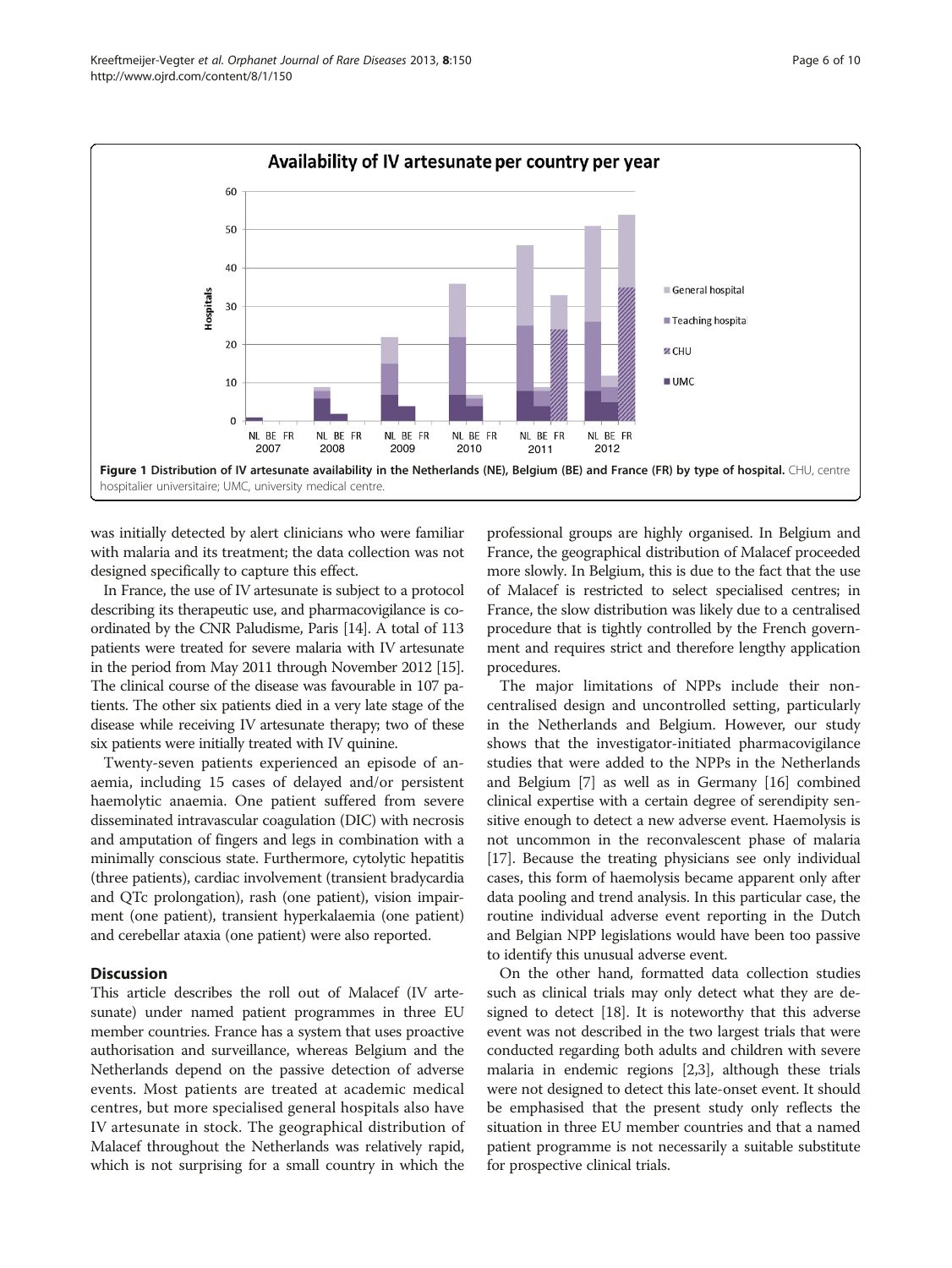Collaborations between clinical researchers from academic institutions and pharmaceutical companies are often criticised due to concerns regarding financial ties to industry that may influence professional judgement with respect to patient care, medical research and/or education. However, academia-industry collaborations have also led to important and beneficial advantages in healthcare and are essential to the continued development of orphan drugs. Indeed, without this collaboration, IV artesunate might still not be available in Europe. Dutch clinicians were highly

motivated to introduce IV artesunate in Europe because

they witnessed first-hand the efficacy of IV artesunate in treating severe malaria. These clinicians formed a collaboration with a pharmaceutical company that specialises in the import of medical need products, and their efforts led to the legal import of IV artesunate from Guilin (in China) into the Netherlands and its export, after release, to other EU member countries.

NPPs have various positions within the European pharmaceutical legal and organisational frameworks [\[19\]](#page-9-0). The differences in the NPPs in the various EU member countries have led to differences in the availability of IV

<span id="page-6-0"></span>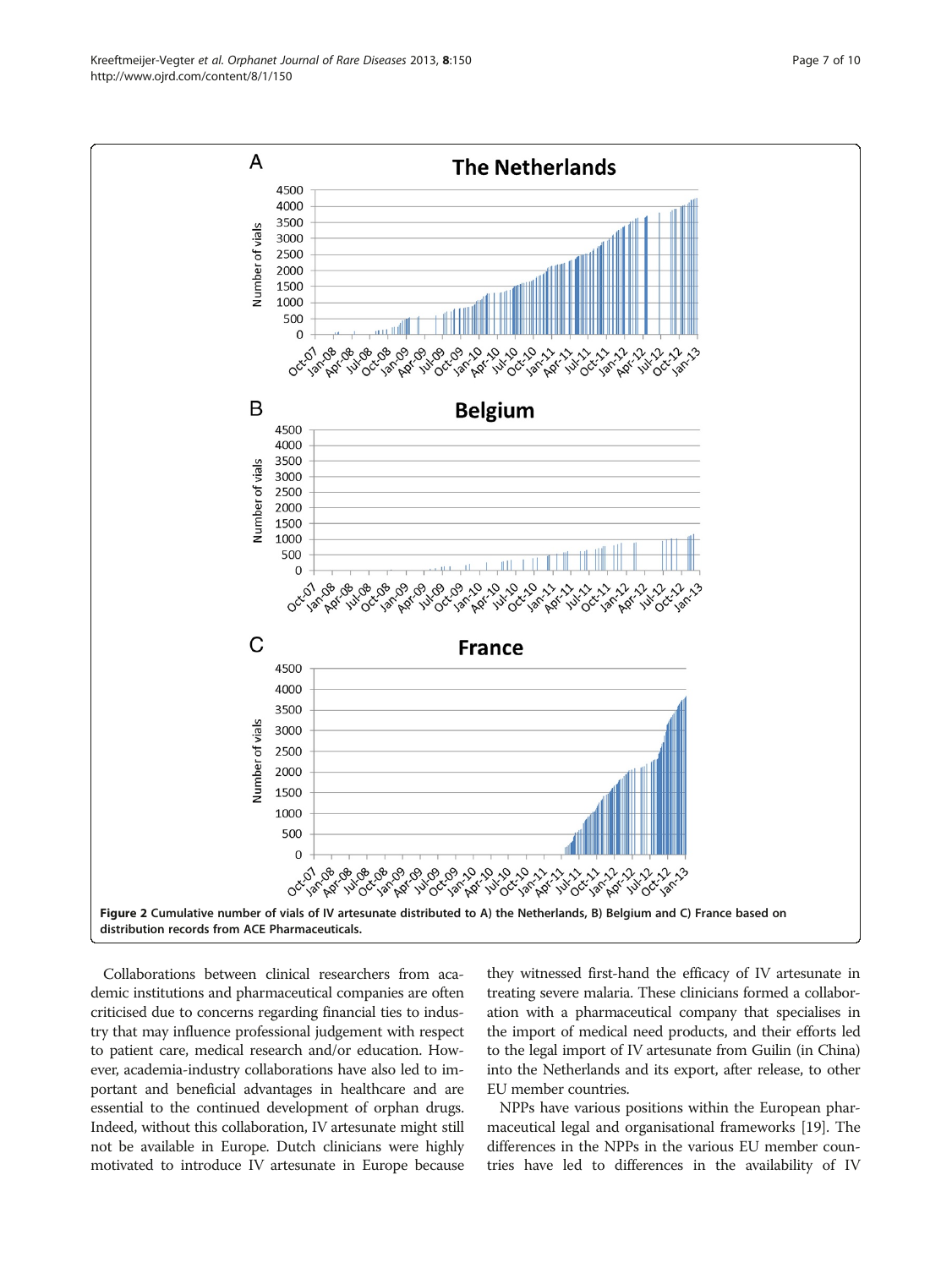<span id="page-7-0"></span>Kreeftmeijer-Vegter et al. Orphanet Journal of Rare Diseases 2013, 8:150 Page 8 of 10 http://www.ojrd.com/content/8/1/150



artesunate for treating European patients. The Netherlands has enjoyed a privileged position compared to the rest of Europe. Dutch patients have had access to Malacef since 2007, and Belgium followed in 2009; France received permission to use IV artesunate in April 2011. In the second half of 2012, Switzerland set up an NPP that was permitted by SwissMedic. Other countries are still debating this topic. This difference among EU member countries is based on the differences in national legislation and the approaches used to implement NPPs, as well as on various countries' hesitation to use the product. For example, whether data collected from endemic regions can be extrapolated to the European population has been a subject of debate, and a comparative trial of parenteral artesunate versus quinine in the European patient is believed to be both unethical and unfeasible due to the relatively low incidence of malaria in Europe [\[4](#page-8-0)]. Nevertheless, the European Medicines Agency (EMA) and other national drug regulators depend on comparative trials as the primary instrument with which to collect the evidence needed for market authorisation, and NPPs are not embraced to the same extent as research studies. The French legislation even explicitly mentions that the use of medicinal products that are subject to an ATU cannot replace a clinical trial and that the goal of an ATU is not one of investigation. However, as revealed in this study, the pharmacovigilance component of NPPs can provide enormously valuable data, and their usefulness from a regulatory point of view should not be dismissed. For example, the safety data regarding one out of every seven European-approved orphan drugs were derive from such programmes [[20](#page-9-0)]. NPPs represent a bridge between the controlled trial environment and real-world use and can even increase sensitivity for detecting adverse events.

Because the enrolment of patients in NPPs is usually initiated by physicians, the pharmaceutical companies

usually have little influence on the process [[6](#page-8-0)]. However, the manufacturer can play an important role in the collecting and sharing of data regarding the drug's safety and efficacy. Although Guilin's artesunate received WHO prequalification in 2010, it is worth noting that sterility issues of one batch of the product led to a worldwide "rapid alert" action on the initiative of the Dutch Pharmaceutical Inspection in May 2012 which amongst others resulted in a recall in several countries. Therefore, before being released for distribution, each batch of imported IV artesunate is subjected to a series of both physicochemical quality controls and sterility tests in accordance with European Pharmacopeia requirements. Furthermore, drug distribution must be controlled, and supplies must be transparent to ensure that there is no trading. Finally, pharmacovigilance data must be collected, and risks should be anticipated as much as possible [\[6\]](#page-8-0).

In France, although it is both time-consuming and tedious, a proactive authorisation system is in place, and pharmacovigilance is designed to be much stricter with respect to data collection. In Belgium and the Netherlands, on the other hand, the NPPs were implemented relatively quickly, and surveillance has relied on reporting by physicians. Without guidance or legal enforcement to actively require physicians to report adverse event, this system is prone to underreporting [[21\]](#page-9-0). In addition, without aggregating individual observations and/or the sharing of knowledge, identifying a potential link between an apparent adverse reaction and a drug is more difficult. Indeed, if an active follow-up had not been initiated in Belgium and the Netherlands, the haemolytic anaemia that was recently described in seven patients would not have been detected. Although these reported cases of late-onset haemolysis recovered without sequelae, and although anaemia is likely attributable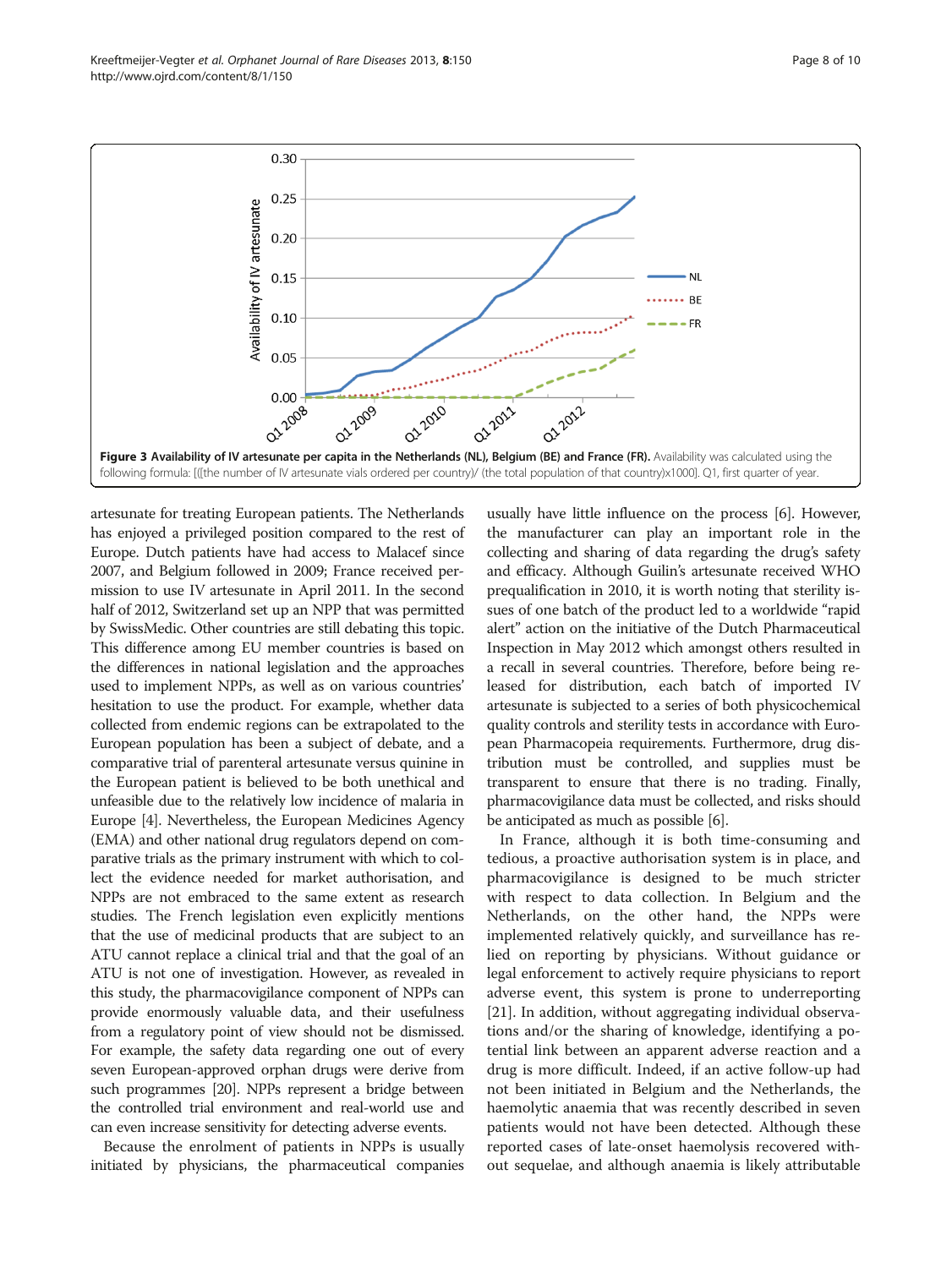<span id="page-8-0"></span>to the malaria rather than to the use of IV artesunate [[22\]](#page-9-0), additional safety data are needed.

The present study illustrates that similar to full-market authorization, NPPs require a reliable pharmacovigilance system that captures all data, follows all patients and allows scientists to study and identify adverse event patterns. Because of the rarity of the disease and patients, it is imperative that all patients who are treated in an NPP can be easily identified and monitored at all times, and patients should therefore be registered in order to minimize any loss of data. This can be achieved by requiring an electronic database to keep track of electronic prescriptions for each patient who receives treatment with an unauthorized medicine. The prescribing physician can also register his/her medical license number and can file the prescription with a code that will allow the physician to identify and track the patient. Using this approach, both the patient and the physician are traceable at all times. In addition, the unauthorised medicine would only be dispensed by a pharmacist when such an electronic prescription is available, and this should be strictly controlled (and the pharmacist should be sanctioned if the proper procedures are not followed). The manufacturer and/or distributor can play a pivotal role in facilitating the connection between the product's distribution and its registration in the database.

New legislation should be introduced throughout the EU in order to both optimize and harmonize the pharmacovigilance of orphan and other unregistered products. Harmonization should ensure equal availability of the treatment and therapeutic benefit to all Europeans. Efforts must be made to both simplify and accelerate access to NPP drugs particularly in emergency situations such as severe malaria in order to save valuable time for patients in need. This ambitious yet attainable goal can only be achieved through close cooperation among prescribers, pharmacists, academia, industry and in particular the drug regulators, who should take the lead. In this respect, we feel that the EMA has two important roles to play: first, in facilitating and implementing these new EU rules, and second, in exploring how NPPs can contribute to the registration of orphan drugs.

#### Conclusions

IV artesunate has rapidly gained its place in the treatment of severe malaria in the Netherlands, and other countries are following (albeit hesitantly). This hesitation is due to both differences in the implementation of NPP legislation and the knowledge gap with respect to using IV artesunate to treat European patients.

#### Abbreviations

ANSM: Agence National de Securité du Medicament et des Produits de Santé; ATU: Temporary Authorisation for Use; CBG-MEB: Medicines Evaluation Board; CHU: Centre Hospitalier Universitaire; CNR Paludisme: National

Reference Centre for Malaria; CUP: compassionate use programme; EMA: European Medicines Agency; FAMHP: Federal Agency for Medicines and Health Products; GMP: Good Manufacturing Practices; IV: Intravenous; NPP: named patient programme; PTU: protocol for therapeutic use; UMC: University Medical Centre, WHO, World Health Organization.

#### Competing interests

ARKV is a PhD fellow employed by ACE Pharmaceuticals; CKWvV is pharmacist employed by ACE Pharmaceuticals, and PJdV is medical and scientific advisor to ACE Pharmaceuticals.

#### Authors' contributions

ARKV and PJdV conceived and designed the study and analysed and interpreted the data. CKWvV acquired the data and was involved in drafting the manuscript. All authors were involved in writing and revising the manuscript.

#### Acknowledgments

The authors wish to thank Dr. C. F. Barrett for editing this manuscript.

#### Author details

<sup>1</sup>Department of Internal Medicine, Division of Infectious Diseases, Academic Medical Centre, Meibergdreef 9, 1105, AZ Amsterdam, The Netherlands. <sup>2</sup>ACE Pharmaceuticals BV, Schepenveld 41, 3891, ZK Zeewolde, The Netherlands. <sup>3</sup>Department of Internal Medicine, Tergooi Ziekenhuizen, Van Riebeeckweg 212, 1213, XZ Hilversum, The Netherlands.

#### Received: 31 May 2013 Accepted: 20 September 2013 Published: 24 September 2013

#### Reference

- 1. World Health Organization: Guidelines for the treatment of malaria. Geneva, Switzerland: WHO Press; 2010.
- 2. Dondorp A, Nosten F, Stepniewska K, Day N, White N: Artesunate versus quinine for treatment of severe falciparum malaria: a randomised trial. Lancet 2005, 366:717–725.
- 3. Dondorp AM, Fanello CI, Hendriksen IC, Gomes E, Seni A, Chhaganlal KD, Bojang K, Olaosebikan R, Anunobi N, Maitland K, Kivaya E, Agbenyega T, Nguah SB, Evans J, et al: Artesunate versus quinine in the treatment of severe falciparum malaria in African children (AQUAMAT): an open-label, randomised trial. Lancet 2010, 376:1647–1657.
- 4. Cramer JP, Lopez-Velez R, Burchard GD, Grobusch MP, De Vries PJ: Treatment of imported severe malaria with artesunate instead of quinine–more evidence needed? Malar J 2011, 10:256.
- 5. WHO list of prequalified medicinal products. [http://apps.who.int/prequal/](http://apps.who.int/prequal/query/ProductRegistry.aspx) [query/ProductRegistry.aspx.](http://apps.who.int/prequal/query/ProductRegistry.aspx)
- 6. Sou H: EU compassionate use programmes (CUPs): regulatory framework and points to consider before CUP implementation. Pharm Med 2010, 24:1-7.
- 7. Kreeftmeijer-Vegter AR, van Genderen PJ, Visser LG, Bierman WF, Clerinx J, van Veldhuizen CK, De Vries PJ: Treatment outcome of intravenous artesunate in patients with severe malaria in the Netherlands and Belgium. Malar J 2012, 11:102.
- 8. Dutch regulation concerning medicines act. [http://wetten.overheid.nl/](http://wetten.overheid.nl/BWBR0022160) [BWBR0022160](http://wetten.overheid.nl/BWBR0022160).
- 9. Medicines evaluation board (CBG-MEB). [http://www.cbg-meb.nl/cbg/nl.](http://www.cbg-meb.nl/cbg/nl)
- 10. The health care inspectorate (IGZ). <http://www.igz.nl/english/>.
- 11. Belgian medicines act of 25 march 1964. [http://www.ejustice.just.fgov.be/](http://www.ejustice.just.fgov.be/cgi_loi/change_lg.pl?language=nl&la=N&cn=1964032530&table_name=wet) [cgi\\_loi/change\\_lg.pl?language=nl&la=N&cn=1964032530&table\\_name=wet](http://www.ejustice.just.fgov.be/cgi_loi/change_lg.pl?language=nl&la=N&cn=1964032530&table_name=wet).
- 12. The federal agency for medicines and health products (FAMHP). [www.fagg](http://www.fagg-afmps.be/en/famhp)[afmps.be/en/famhp](http://www.fagg-afmps.be/en/famhp).
- 13. Agence national de securité du medicament et des produits de santé (ANSM). [http://ansm.sante.fr.](http://ansm.sante.fr)
- 14. Protocole d'utilisation therapeutique et de recueil d'informations malacef® (artésunate) 60mg, poudre et solvant pour solution injectable. [http://ansm.](http://ansm.sante.fr/var/ansm_site/storage/original/application/01d138a64031bcf9f37fa2737308caa5.pdf) [sante.fr/var/ansm\\_site/storage/original/application/](http://ansm.sante.fr/var/ansm_site/storage/original/application/01d138a64031bcf9f37fa2737308caa5.pdf) [01d138a64031bcf9f37fa2737308caa5.pdf](http://ansm.sante.fr/var/ansm_site/storage/original/application/01d138a64031bcf9f37fa2737308caa5.pdf).
- 15. MALACEF(artésunate) 60 mg,poudre et solvant pour solution injectable,ATU nominative:rapport de synthèse N°3 (période de mai 2011 à novembre 2012). [http://ansm.sante.fr/var/ansm\\_site/storage/original/application/](http://ansm.sante.fr/var/ansm_site/storage/original/application/36a4a4b9b6f25fafe2a04b33ea7c0510.pdf) [36a4a4b9b6f25fafe2a04b33ea7c0510.pdf.](http://ansm.sante.fr/var/ansm_site/storage/original/application/36a4a4b9b6f25fafe2a04b33ea7c0510.pdf)